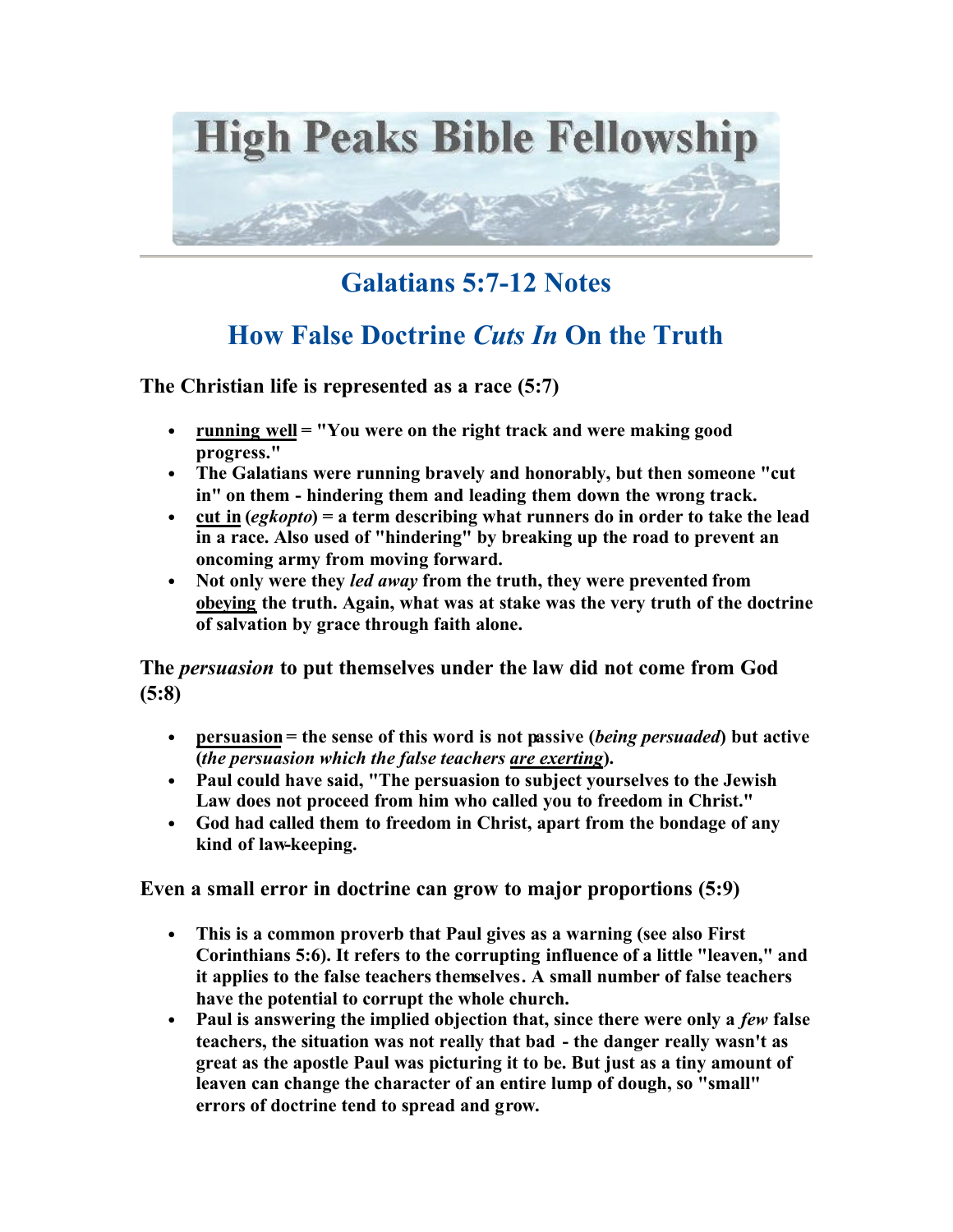• **Errors and false teaching should be "nipped in the bud," however inconsequential they seem.** 

**Paul still has hope that the Galatians had not gone so far as to never be restored to the truth (5:10)**

- **"I have confidence in you in the Lord" = his confidence is "in the Lord" rather than in men - God is able to work in those who belong to Him. As a result of putting their trust in Christ for their salvation, they had received the indwelling Holy Spirit - and Paul is confident that the Spirit will help them to understand the truth. Paul is confident not only that they will**  *understand***, but that they will** *adopt* **or** *embrace* **the truths of justification by faith alone.**
- **The one "troubling" them, however, has the responsibility and will bear the judgment for leading them astray. There are consequences for our actions!**

**The stumbling block of the cross is that we must trust only in Christ's atoning work rather than in any human effort (5:11)**

- **Paul sharply contrasts** *himself* **with the one "troubling" the Galatians.**
- *"If I preach circumcision"* **= this could refer to the false teachers' charge that Paul approved of circumcision in other churches. But Paul could just as well have responded, "It is because I do not preach circumcision that I am being persecuted" or "I do not preach circumcision, and the proof of this is that they are persecuting me!" Paul is being persecuted by his own people because he preaches** *Christ crucified***, and not the Mosaic Law, as the only basis for our standing before God.**
- **stumbling block = Paul also discusses this in First Corinthians 1:23. This phrase could be rendered: "The necessity of depending solely on Christ's atoning sacrifice would be taken away if people could be saved by obeying the Law of Moses."**

**Paul extends the logic of circumcision (5:12)**

- **mutilate themselves (***apokopto***) = to cut from, to amputate. This is a similar term as is used in 5:7. It may be intended as a play on words: "they want to**  *cut in* **on you - well let them** *cut off* **themselves!"**
- **"If circumcision ensures our standing before God, then maybe complete amputation will gain even** *more* **favor with God." This is the logical extension of the Judaizers' teaching, and it is completely ridiculous when seen in this light.**